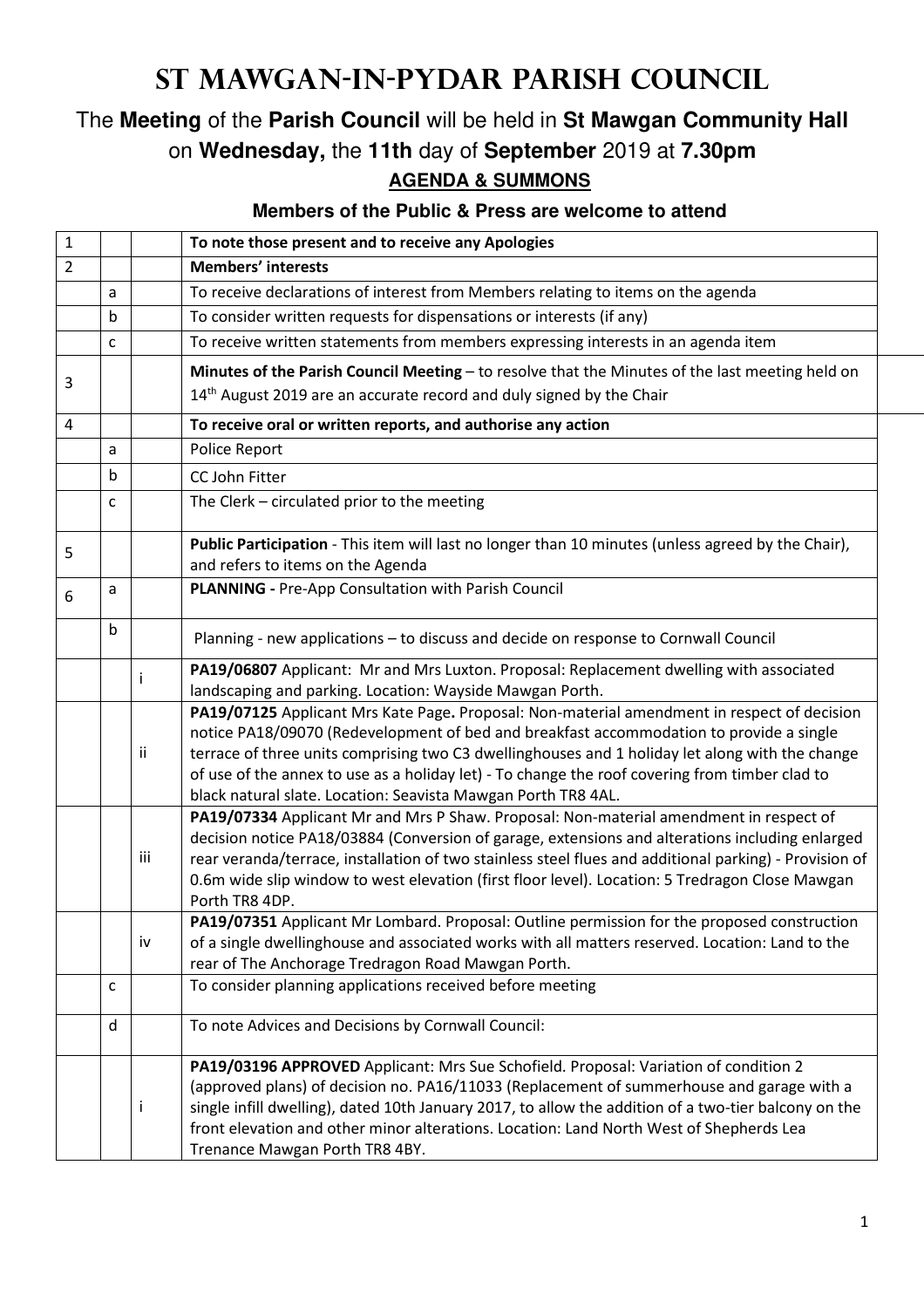|                |             |     | PA19/01670/PREAPP Closed - advice given Applicant: Mr And Mrs Longden. Proposal: Pre                                                                                                                                                                                                                                                                      |
|----------------|-------------|-----|-----------------------------------------------------------------------------------------------------------------------------------------------------------------------------------------------------------------------------------------------------------------------------------------------------------------------------------------------------------|
|                |             | Ϊİ. | application advice for proposed new dwelling. Location: Land At OS Grid Ref 187424 65942 St                                                                                                                                                                                                                                                               |
|                |             |     | Mawgan.                                                                                                                                                                                                                                                                                                                                                   |
|                | e           |     | <b>5 day-Protocol for Local Councils</b>                                                                                                                                                                                                                                                                                                                  |
|                | f           |     | To discuss planning enforcement issues - to refer any new issues and updates - if any                                                                                                                                                                                                                                                                     |
| $\overline{7}$ |             |     | WORKING GROUPS - to receive reports (if any), and agree any necessary action and expenditure:                                                                                                                                                                                                                                                             |
|                | a           |     | Amenities:                                                                                                                                                                                                                                                                                                                                                |
|                |             | j.  | <b>Burial Ground Survey</b>                                                                                                                                                                                                                                                                                                                               |
|                |             | ΪĹ  | Closed Churchyard                                                                                                                                                                                                                                                                                                                                         |
|                |             | iii | St Mawgan Toilets - to resolve to have plans drawn and seek building regulation approval for the<br>upgrading of ladies, gents and disabled facilities                                                                                                                                                                                                    |
|                | b           |     | Transport and Rights of Way -                                                                                                                                                                                                                                                                                                                             |
|                |             | Τ.  | Cornwall Council Community Network Highways Scheme: Proposed Bollards at Bus Stop (nr<br>Carloggas)                                                                                                                                                                                                                                                       |
|                |             | ii. | Broken & missing footpath signs - prices for replacement                                                                                                                                                                                                                                                                                                  |
|                |             | iii | Mawgan Porth/Trenance public footpath signage                                                                                                                                                                                                                                                                                                             |
|                |             |     |                                                                                                                                                                                                                                                                                                                                                           |
|                | c           |     | <b>Beach and Environment</b>                                                                                                                                                                                                                                                                                                                              |
|                |             | Ť   | Beach store shed                                                                                                                                                                                                                                                                                                                                          |
|                | d           |     | Neighbourhood Plan                                                                                                                                                                                                                                                                                                                                        |
|                | e           |     | Cornwall Airport Newquay & Search and Rescue Helicopter                                                                                                                                                                                                                                                                                                   |
| 8              |             |     | <b>REPORTS FROM MEETINGS</b>                                                                                                                                                                                                                                                                                                                              |
| 9              |             |     | To note and discuss (if appropriate) the correspondence received since the last meeting                                                                                                                                                                                                                                                                   |
|                |             |     | (circulated) and any associated actions and expenditure:                                                                                                                                                                                                                                                                                                  |
|                |             | Ť   | Cornwall Council Seasonal Beach Restrictions for Dogs Consultation - 2019                                                                                                                                                                                                                                                                                 |
|                |             | ΪĹ  | Community Governance Review - update                                                                                                                                                                                                                                                                                                                      |
|                |             | iii | Information Commissioner's Office (ICO) latest guidance                                                                                                                                                                                                                                                                                                   |
|                |             | iv  | Cornwall Community Resilience Network (CCRN) - Training Workshops: Community Emergency<br>Plan/Flood Plan                                                                                                                                                                                                                                                 |
| 10             |             |     | <b>FINANCE and LEGISLATION:</b>                                                                                                                                                                                                                                                                                                                           |
|                | a           |     | To note any income received - Bank Interest - £1.91                                                                                                                                                                                                                                                                                                       |
|                | $\mathsf b$ |     | Standing Orders -To adopt revised Standing Orders (previously circulated) -deferred from July                                                                                                                                                                                                                                                             |
|                | C           |     | Clerk's appraisal - to receive report from the Staffing Working Group and agree any action                                                                                                                                                                                                                                                                |
|                | d           |     | Completion of the limited assurance review for the year ended 31 March 2019: External Auditor<br>Report and Certificate - to consider the matter and decide what, if any, action is required<br>(previously circulated).                                                                                                                                  |
|                | e           |     | The Accounts and Audit Regulations 2015 (SI 2015/234) - to note that a Notice of Conclusion of<br>Audit (circulated), detailing the rights of inspection has been published in the Parish Noticeboards<br>and on the PC website, along with the certified AGAR (Sections 1,2,3), and that copies of the<br>AGAR are available for purchase by any person. |